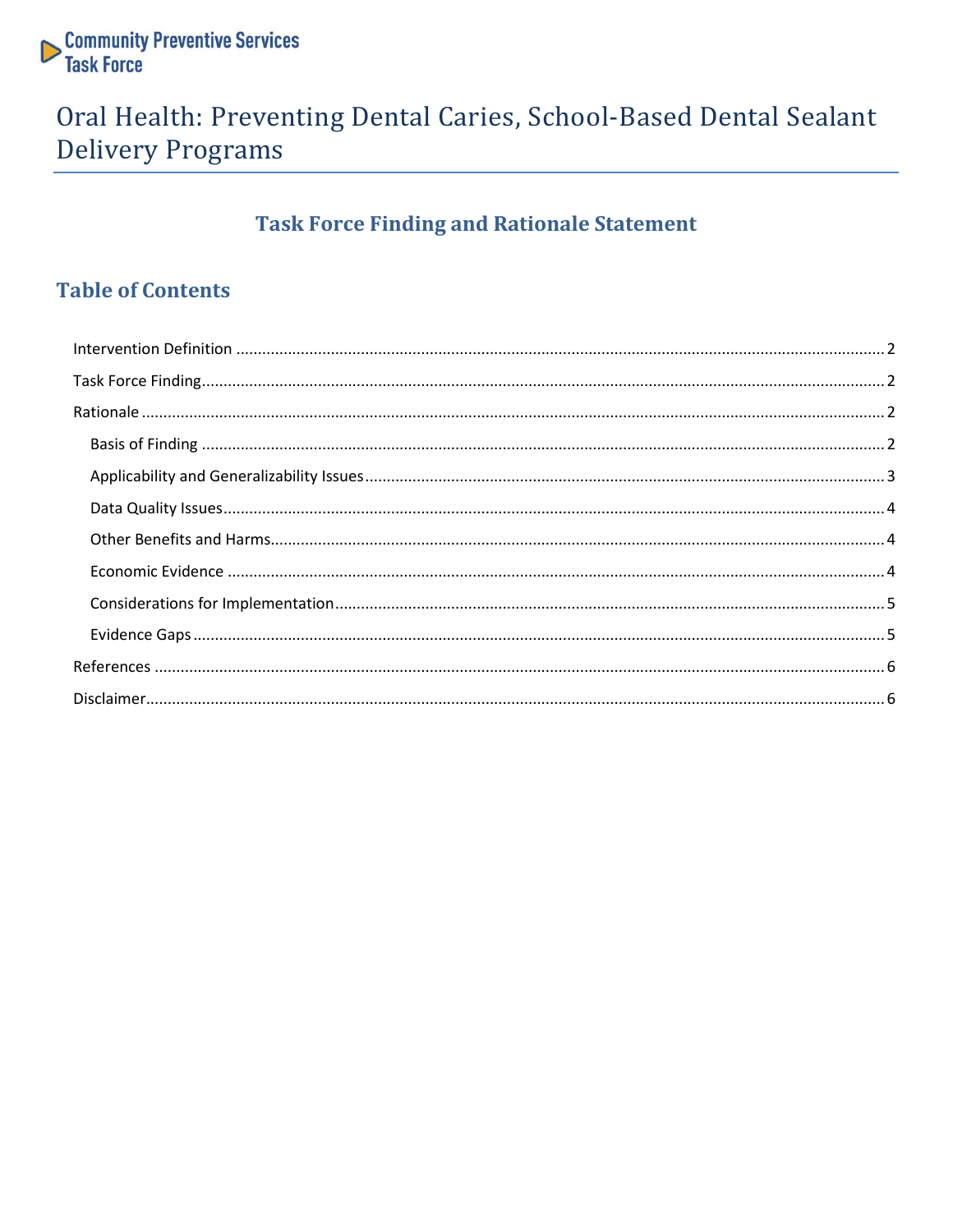

### **Task Force Finding and Rationale Statement**

#### <span id="page-1-0"></span>**Intervention Definition**

Dental (pit and fissure) sealants are clear or opaque plastic resinous materials applied to the chewing surfaces of the back teeth to prevent dental caries (tooth decay). School-based dental sealant delivery programs provide dental sealants to students either onsite at schools (using portable dental equipment) or offsite in dental clinics. These programs often target schools in low socioeconomic status (SES) neighborhoods, often identified based on the percentage of children eligible for the federal free or reduced-price meal programs. Some programs may target individuals within a school, based on their risk for caries.

Application demands meticulous technique, and licensed dental health professionals should consult manufacturer's instructions for specific sealant products.

#### <span id="page-1-1"></span>**Task Force Finding (April 2013)**

The Community Preventive Services Task Force recommends school-based sealant delivery programs based on strong evidence of effectiveness in preventing dental caries (tooth decay) among children. This recommendation is based on evidence that shows these programs increase the number of children who receive sealants at school, and that dental sealants result in a large reduction in tooth decay among school-aged children (5 to 16 years of age).

The economic evidence indicates the benefits of school sealant programs are greater than their costs when implemented in schools that have a large number of students at high risk for caries.

#### <span id="page-1-2"></span>**Rationale**

#### <span id="page-1-3"></span>**Basis of Finding**

The Task Force finding is based on four studies of sealant delivery programs in which sealants were applied within the school setting, and one high quality systematic review (Ahovuo-Saloranta et al. 2013, search period 1946-2012; 34 included studies) evaluating the efficacy of sealants in school-aged children. Based on this updated review, the previous Task Force finding of strong evidence of effectiveness for this intervention remains the same.

The systematic review included 34 trials, 12 of which compared sealants with no sealants for the prevention of caries in children. The four studies of school-based, onsite, sealant delivery programs reported on caries incidence (2 studies), sealant placement (2 studies), and health disparities (2 studies).

Evidence of efficacy of sealants and effectiveness of sealant delivery programs were addressed separately. Only studies with concurrent control groups were included. Table 1 summarizes review results by outcome.

| <b>Outcome measures</b>              | <b>Number of Studies</b> | <b>Results</b>                                                                                           |
|--------------------------------------|--------------------------|----------------------------------------------------------------------------------------------------------|
| Caries<br>(percent caries reduction) |                          | 1 systematic review (12 relevant trials)   Median 81% (IQI: 74% to 88%) at 2 year follow-up <sup>1</sup> |

#### **Summary Evidence Table: Efficacy of sealants**

<sup>1</sup> Sealing occlusal surfaces of permanent molars in school-aged children reduced caries up to 48 months after sealant placement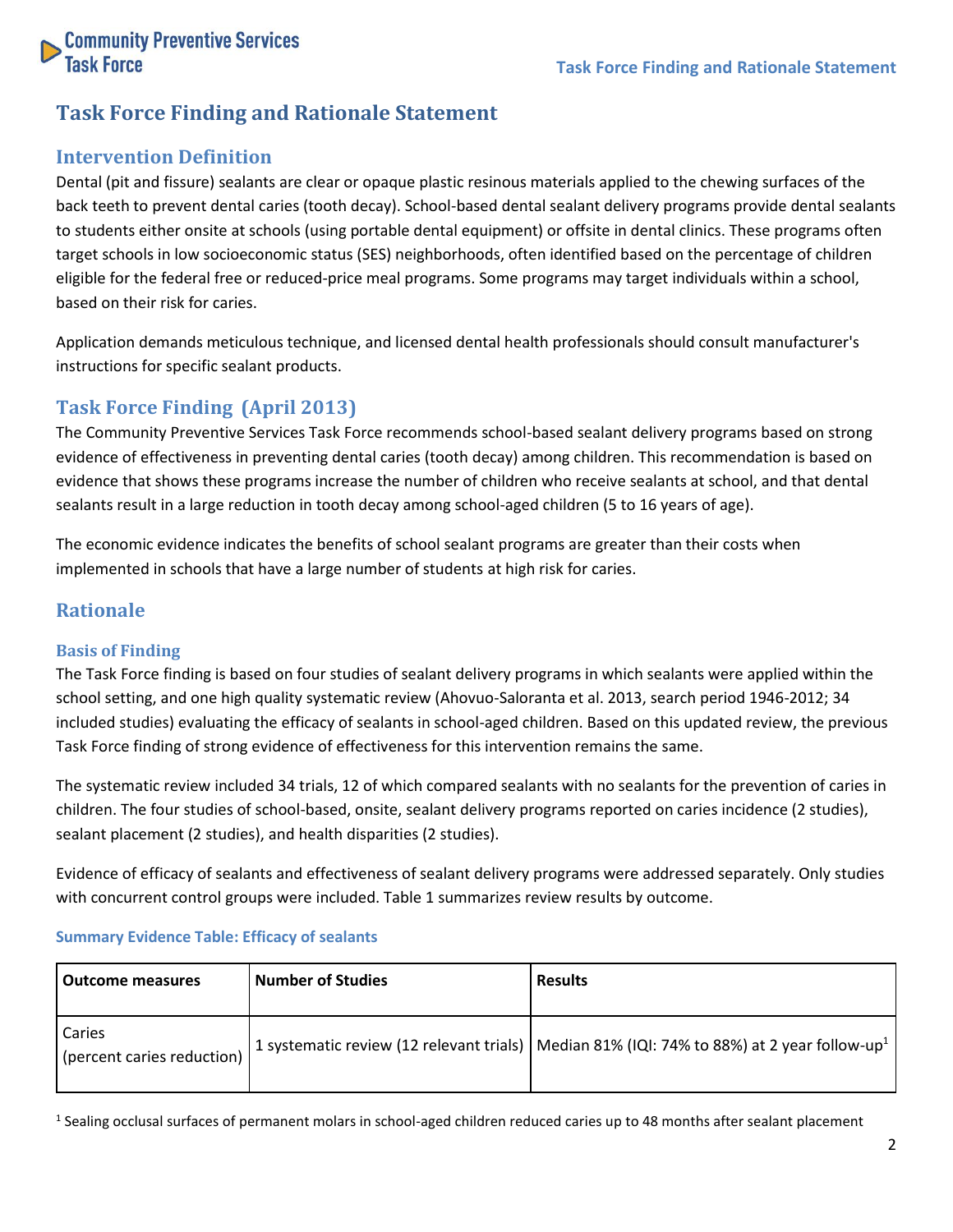

when compared to no sealant. The quantity and quality of the evidence at longer follow-up is limited.

| <b>Outcome measures</b>                        | <b>Number of Studies</b> | <b>Results</b>                                 |
|------------------------------------------------|--------------------------|------------------------------------------------|
| Caries<br>(percent caries reduction)           |                          | Median 50% (IQI: 38%, 61%) at 4 year follow-up |
| Caries<br>(adjusted* percent caries reduction) |                          | Median 40% (IQI: 30.5%, 48%)                   |

#### **Summary Evidence Table: Effectiveness of sealant delivery programs**

\*Adjusted to allow for 20% non-consenters, assuming non-consenters have same caries level as children in control group.

Two studies assessed the number of children receiving sealants in schools with and without school-based sealant delivery programs. Results from both studies showed that implementing a sealant delivery program led to an absolute increase of approximately 26 percentage points in the number of children who received sealants. Both studies also presented data on prevalence of sealants by caries risk. The studies used different proxies for caries risk, including eligibility for free-or reduced-price school meals or a combination of this alongside other access-related indicators. Schools with sealant programs showed an increase in the number of children with sealants, for both lower and higher risk children, thereby reducing the disparity between risk groups.

#### <span id="page-2-0"></span>**Applicability and Generalizability Issues**

Included evidence comes from studies conducted in the U.S. and Europe. Most of the data for effectiveness of schoolbased sealant delivery programs are from areas of middle to low SES, and are therefore applicable to most school sealant programs in the U.S. There is no evidence on the impact of sealant delivery programs for reducing disparities in caries level by race/ethnicity, caries risk or SES. However, there was some evidence that disparities in the number of children who received sealants by caries risk or SES was reduced in schools with sealant delivery programs. These programs are an important way to reach children from low-income families who are at higher risk for caries and less likely to access clinical care.

The efficacy of sealants for preventing caries in children at high risk is well established. The evidence for the efficacy of sealants is predominantly based on trials with one-time sealant placement and no follow-up, indicating a benefit even when sealants cannot be maintained. In addition, most efficacy trials applied sealants to sound occlusal surfaces of permanent first molars in children from 5 to 10 years of age. The degree to which sealants reduce caries in older children or in children at moderate to low risk of caries is unclear.

The included studies used a variety of licensed dental professionals (e.g., dentists, dental hygienists, dental therapists) to place dental sealants. There is no evidence to suggest there is variation in longevity of sealants applied by different dental health professionals.

All four studies evaluating sealant delivery programs assessed sealants applied within school settings, as opposed to offsite in dental clinics. More than 80 % of the trials assessing the efficacy of sealants also were conducted within school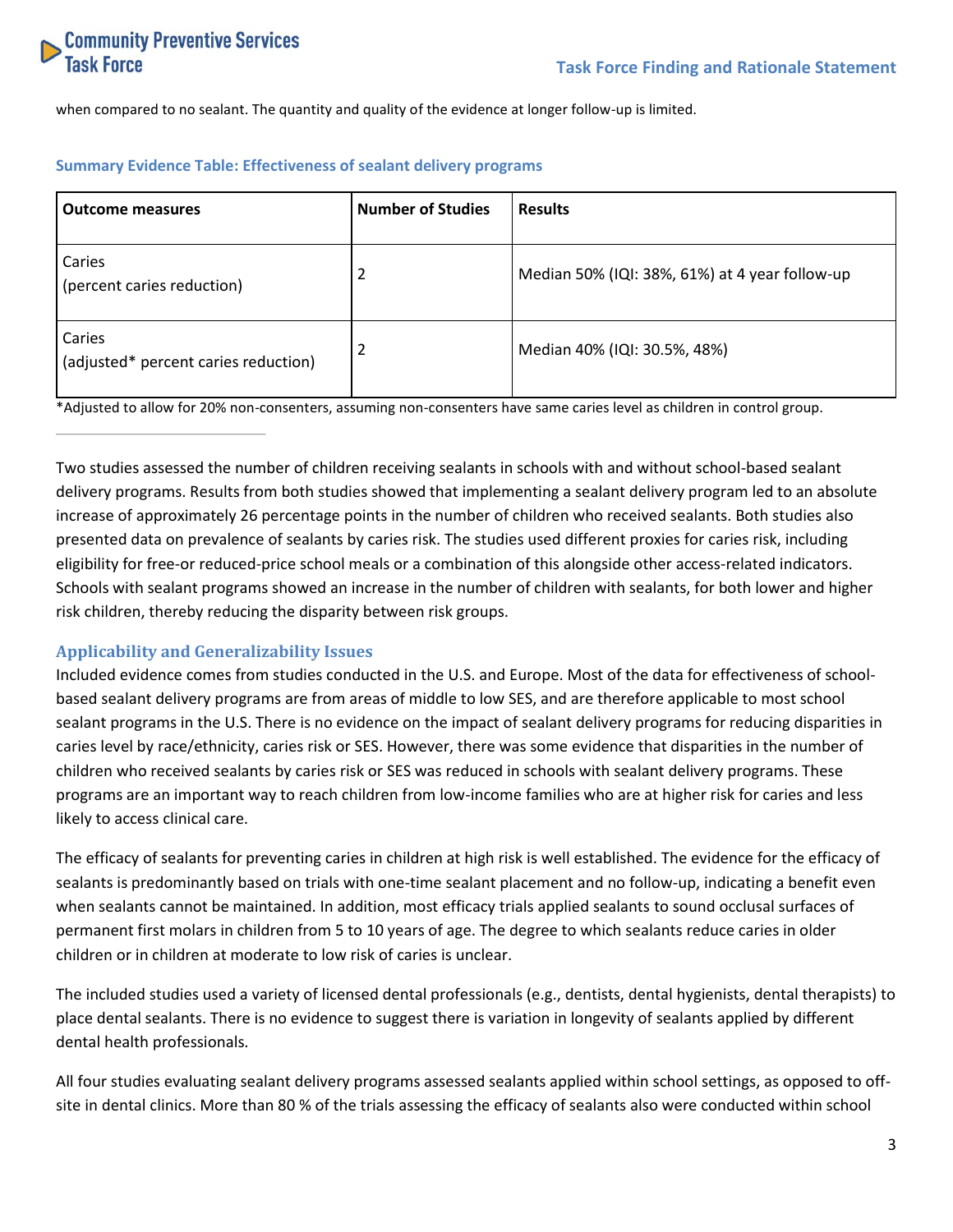# **Community Preventive Services**<br>Task Force

settings. There is strong evidence to support the effectiveness of programs applying sealants within school settings. However, further research is required to evaluate the effectiveness of programs that apply sealants off-site.

There is insufficient evidence to determine whether school-based programs are more effective at preventing caries when they are used as part of a multi-component approach (i.e., delivering sealants alongside other oral health promotion activities).

#### <span id="page-3-0"></span>**Data Quality Issues**

In most of the included studies, regarding the effectiveness of school-based sealant delivery programs, the analyses focused only on children who consented to the sealant program, rather than those who were eligible to participate. It is possible that excluding those who did not consent excluded data from highest-risk children.

#### <span id="page-3-1"></span>**Other Benefits and Harms**

School-based sealant delivery programs can increase the identification of caries in children who do not regularly visit a dentist and improve access to dental health services by referring children who need dental interventions. These programs also offer opportunities for additional preventive strategies and may lead to increases in self-esteem.

No adverse events associated with the school-based programs were identified in the included studies. However, the broader literature suggests possible stigmatization of children when individuals within a school are targeted (as compared with students whose entire schools are targeted). Also, any school-based program will compete for time and resources with other school-related activities.

#### <span id="page-3-2"></span>**Economic Evidence**

Economic evidence indicates the benefits of school sealant programs exceed their costs when implemented in schools that have a large number of students at high risk for caries.

The economic review included 4 studies with information on resource costs from the original 2002 economic review and 10 studies identified for the current review (search period January 2000-December 2014). Studies were conducted in the U.S. (10 studies), Australia (2 studies), Canada (1 study), and Chile (1 study). Studies reported the resource costs to provide sealants in school settings (9 studies), estimated economic benefits based on averted treatment costs and productivity losses (8 studies), and provided enough information to estimate cost effectiveness (9 studies). All monetary values reported are in 2014 U.S. dollars.

*Intervention Cost*. Labor accounted for about two-thirds of the intervention cost per child in the included studies. Intervention costs were lower when sealants were applied in less time or dental hygienists, rather than dentists, were used to determine whether sealants were appropriate for individual students.

The next most expensive cost contributor was one-time, single-use consumable supplies associated with infection control (e.g., masks, gloves). Costs for these supplies likely were lower for interventions that screened students and applied sealants at the same visit.

*Intervention Benefit*. Medical claims data and economic models were used to estimate the cost of dental treatment averted as a result of sealant placement, and economic models were used to estimate the cost of parents' averted productivity losses.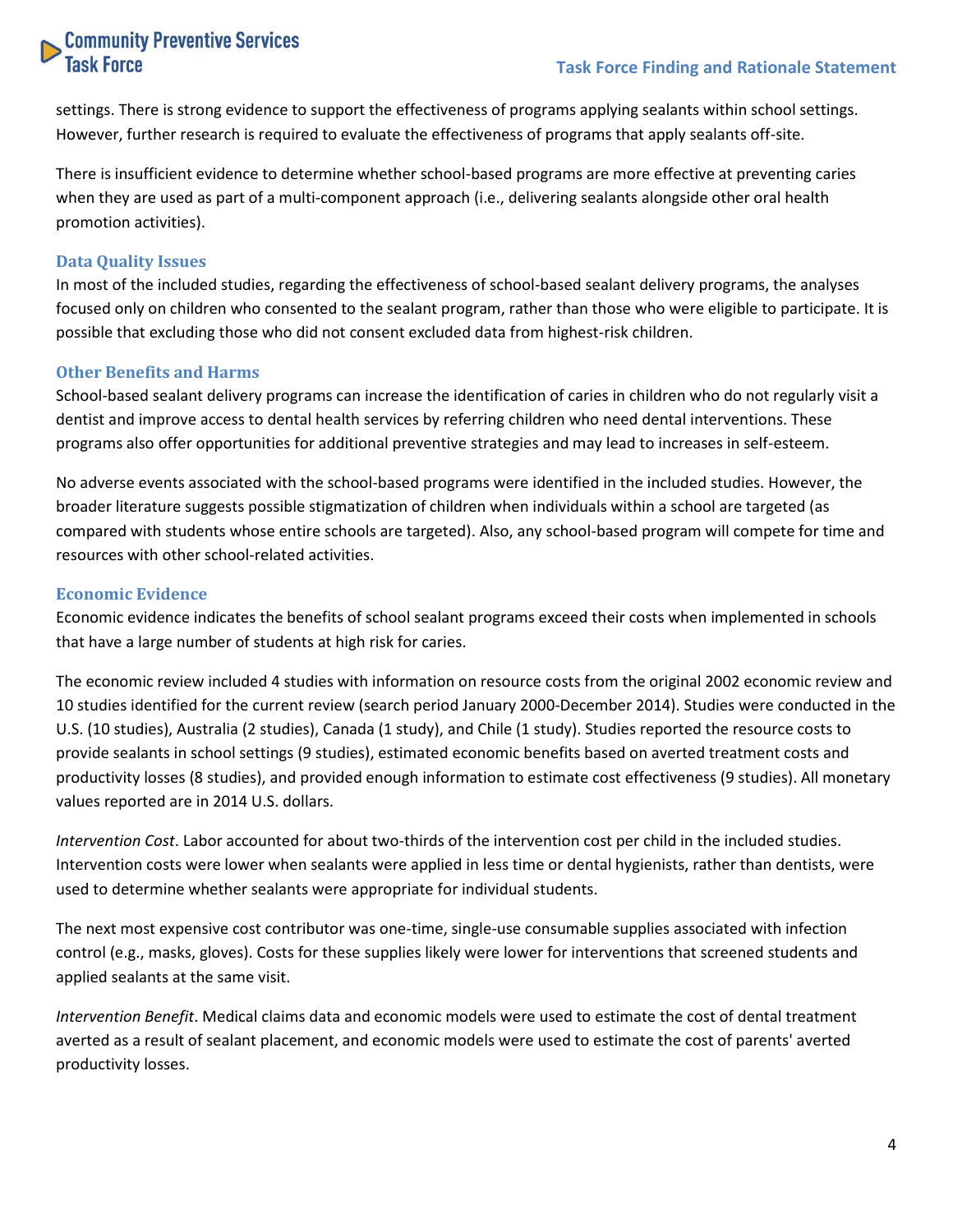# **Community Preventive Services**<br>Task Force

*Cost Effectiveness*. A comparison of the median intervention cost to seal a tooth and the 4-year economic benefit suggests school-based sealant delivery programs become cost-saving within 2 years.

Cost effectiveness studies were conducted from a societal, healthcare payers' (Medicaid), or parents' perspective. Three of the four studies that considered a societal perspective reported school-based sealant delivery programs were costsaving or cost-neutral, meaning the benefits either exceeded or matched the costs of the intervention. Two of three studies that analyzed Medicaid claims found that interventions were cost-saving when delivered in settings where the children were at high risk for caries. When parents' averted productivity losses were included, all three of these studies showed interventions were cost-saving or cost-neutral.

The review team converted the estimated number of averted caries into disability adjusted life years (DALY) and computed the cost per DALY as another way to assess cost effectiveness. Based on the commonly used threshold of cost per DALY averted that is below a country's per capita GDP, findings showed school-based sealant delivery programs were cost effective.

#### <span id="page-4-0"></span>**Considerations for Implementation**

Sealant application demands meticulous technique, and licensed dental health professionals should consult the manufacturer's instructions for use of specific sealant products in either school settings or offsite dental clinics.

Despite few studies focusing on the effectiveness of school-based sealant delivery programs, they demonstrate a large reduction in caries and the evidence is strong with regard to the efficacy of sealants placed in a school setting. The majority of this evidence comes from studies of children aged 5-10 years. Ideally, sealants should be applied as soon as possible after tooth eruption.

There is a general lack of evidence, in favor or against, school-based programs that apply sealants off-site in dental clinics. There is no evidence to suggest sealant efficacy would be reduced in programs that applied sealants off-site in dental clinics; however it is anticipated that participation rates may be affected.

Maintenance is encouraged, but a lack of resources or opportunities to maintain sealants should not be a reason not to apply them to high risk children.

Potential barriers to the implementation of school-based sealant delivery programs include the education of parents, children, and clinicians with regard to the value of pit and fissure sealants; socioeconomic issues including the proficiency and use of English language; and the availability of funding for public programs.

#### <span id="page-4-1"></span>**Evidence Gaps**

More research is needed to better understand the impact of school-based sealant delivery programs on disparities in caries levels by race/ethnicity. In addition, evaluation of the following would be helpful.

- The use of school-based sealant delivery programs as part of multicomponent vs. single component programs
- The age at which sealants should be placed
- The need and timing for sealant maintenance
- The effectiveness of dental sealant application onsite and off-site
- The benefit of programs for children at moderate to low risk